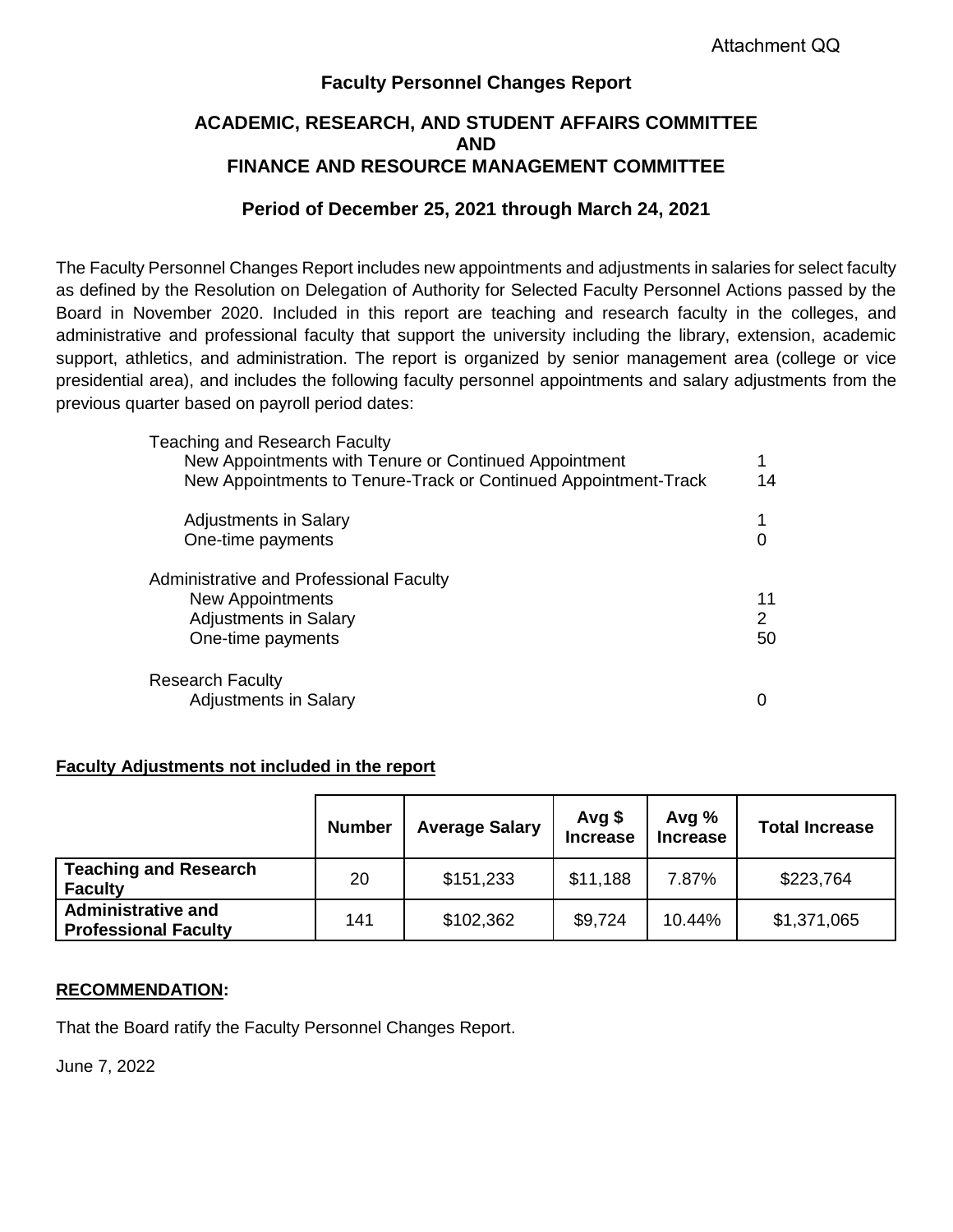## Teaching and Research Faculty

#### *New Appointments*

|                                                   |                             |                                                                       | Appt   | Effective  | Percent    |             | One- |
|---------------------------------------------------|-----------------------------|-----------------------------------------------------------------------|--------|------------|------------|-------------|------|
| Name                                              | Title                       | Department                                                            | Months | Date       | Appt       | <b>Base</b> | time |
| <b>College of Agriculture and Life Sciences</b>   |                             |                                                                       |        |            |            |             |      |
| Ali, Azahar                                       | <b>Assistant Professor</b>  | Animal and Poultry Sciences                                           | 9      | 1/10/2022  | 100% \$    | 92,000      |      |
| Chandel, Abhilash K.                              | <b>Assistant Professor</b>  | <b>Tidewater AREC</b>                                                 | 12     | 1/3/2022   | 100%\$     | 93,000      |      |
| Chen, Chun-Peng                                   | <b>Assistant Professor</b>  | <b>Animal and Poultry Sciences</b><br>School of Plant & Environmental | 9      | 1/10/2022  | 100% \$    | 87,000      |      |
| South, Kaylee A.                                  | <b>Assistant Professor</b>  | Science                                                               | 9      | 12/25/2021 | 100% \$    | 87,000      |      |
| Torres Quezada, Emmanuel A.                       | <b>Assistant Professor</b>  | <b>Eastern Shore AREC</b>                                             | 9      | 1/10/2022  | 100%\$     | 82,000      |      |
| Osorio Estevez, Johan                             | <b>Assistant Professor</b>  | Dairy Science                                                         | 9      | 12/25/2021 | 100%\$     | 90,000      |      |
| <b>College of Architecture and Urban Sciences</b> |                             |                                                                       |        |            |            |             |      |
| Rosier, Shaun A.                                  | <b>Assistant Professor</b>  | School of Architecture and Design                                     | 9      | 3/21/2022  | 100% \$    | 80,000      |      |
| <b>College of Engineering</b>                     |                             |                                                                       |        |            |            |             |      |
| Collins, Caitlyn J.                               | <b>Assistant Professor</b>  | <b>Biomedical Engineering &amp; Mechanics</b>                         | 9      | 1/10/2022  | 100%\$     | 105,000     |      |
| Shao, Linbo                                       | <b>Assistant Professor</b>  | <b>Electrical and Computer Engineering</b>                            | 9      | 1/10/2022  | 100% \$    | 105,000     |      |
| Xiong, Wenjie                                     | <b>Assistant Professor</b>  | <b>Electrical and Computer Engineering</b>                            | 9      | 1/10/2022  | 100%\$     | 105,000     |      |
| Zhou, Dawei                                       | <b>Assistant Professor</b>  | <b>Computer Science</b>                                               | 9      | 12/25/2021 | 100% \$    | 118,000     |      |
| Bhattacharya, Debswapna                           | <b>Associate Professor</b>  | <b>Computer Science</b>                                               | 12     | 1/10/2022  | 100% \$    | 134,000     |      |
| <b>College of Liberal Arts and Human Sciences</b> |                             |                                                                       |        |            |            |             |      |
| McComiskey, Bruce                                 | Professor                   | English                                                               | 9      | 1/10/2022  | 100% \$    | 120,000     |      |
| College of Science                                |                             |                                                                       |        |            |            |             |      |
| Davis Borchetta, Heather A.                       | <b>Assistant Professor</b>  | Psychology                                                            | 9      | 12/25/2021 | 100%\$     | 88,000      |      |
| <b>College of Veterinary Medicine</b>             |                             |                                                                       |        |            |            |             |      |
| Faux, Cynthia M.                                  | <b>Collegiate Professor</b> | <b>Biomedical Science</b>                                             | 12     | 3/10/2022  | $100\%$ \$ | 153,333     |      |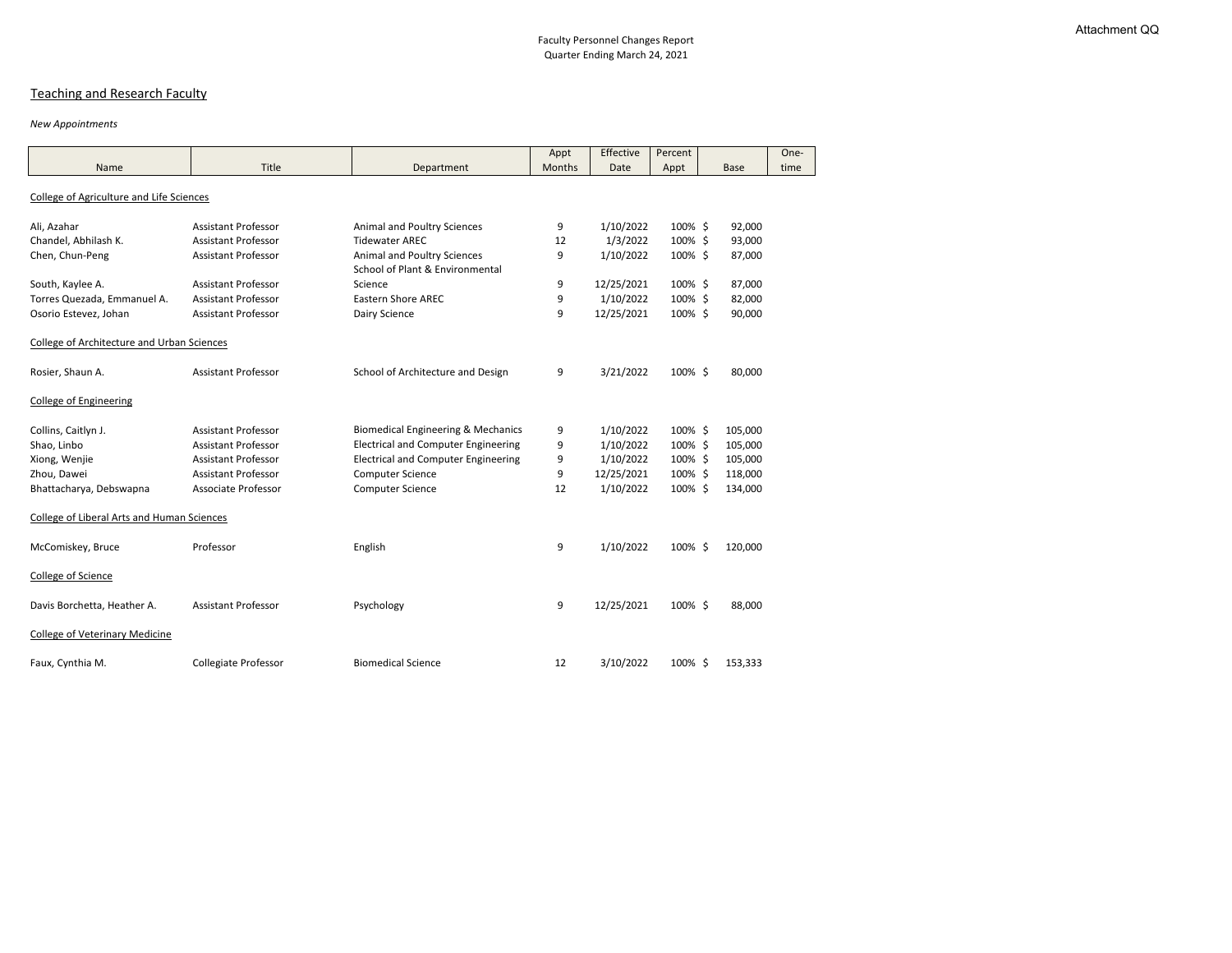# Teaching and Research Faculty

#### *Adjustments*

| Name                                  | <b>Title</b>                        | Department                     | Appt<br>Months | Effective<br>Date | Percent  <br>Appt | <b>Base</b> | One-<br>time |  |
|---------------------------------------|-------------------------------------|--------------------------------|----------------|-------------------|-------------------|-------------|--------------|--|
| <b>College of Veterinary Medicine</b> |                                     |                                |                |                   |                   |             |              |  |
| Burns, Lauren T.                      | <b>Clinical Assistant Professor</b> | Large Animal Clinical Sciences | 12             | 1/18/2022         | 100% \$           | 125,000     |              |  |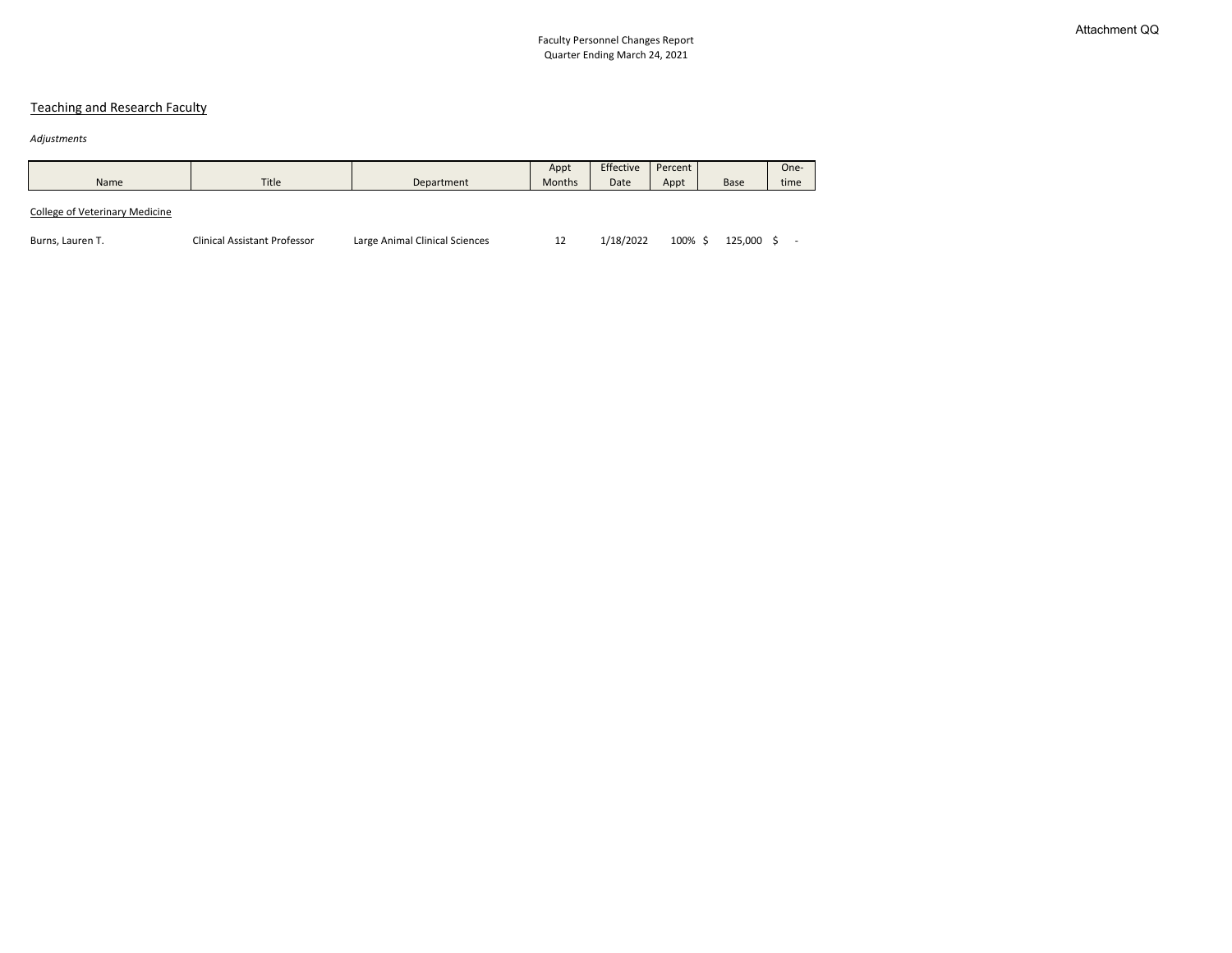# Administrative and Professional Faculty

#### *New Appointments*

|                                            |                                                                                                  |                                     | Appt   | Effective      | Percent |                 |          |
|--------------------------------------------|--------------------------------------------------------------------------------------------------|-------------------------------------|--------|----------------|---------|-----------------|----------|
| Name                                       | Title                                                                                            | Department                          | Months | Date           | Appt    | <b>Base</b>     | One-time |
| President                                  |                                                                                                  |                                     |        |                |         |                 |          |
| Bowen, James T.                            | Offensive Coordinator, Football                                                                  | <b>Athletic Department</b>          | 12     | 1/10/2022      |         | 100% \$ 850,000 |          |
| Glenn, Brad                                | Assistant Coach, Football                                                                        | <b>Athletic Department</b>          |        | 12 12/27/2021  |         | 100% \$475,000  |          |
| Hazel, Michael L.                          | Assistant Athletic Director, Chief of Staff<br>Managing Consultant and Senior Director Strategic | <b>Athletic Department</b>          | 12     | 1/3/2022       |         | 100% \$ 200,000 |          |
| Mecham, Ross                               | Initiatives                                                                                      | Central - President's Office        | 12     | 1/1/2022       |         | 100% \$ 170,000 |          |
| Mines, Fontel A.                           | Assistant Coach, Football                                                                        | <b>Athletic Department</b>          | 12     | 1/12/2022      |         | 100% \$ 275,000 |          |
| Rudolph, Joseph D.                         | Assistant Coach, Football                                                                        | <b>Athletic Department</b>          | 12     | 1/2/2022       |         | 100% \$ 725,000 |          |
| <b>Vice President for Advancement</b>      |                                                                                                  |                                     |        |                |         |                 |          |
| Walsh, Michael P.                          | Assistant Dean for Advancement, College of Science                                               | <b>University Development</b>       | 12     | 1/10/2022 100% |         | \$160,000       |          |
| <b>Vice President for Finance</b>          |                                                                                                  |                                     |        |                |         |                 |          |
| Folmar, Rebecca                            | Director, Risk Management & Insurance Programs                                                   | <b>Risk Management</b>              | 12     | 2/1/2022       | 100%    | \$150,000       |          |
| Vice President for Human Resources         |                                                                                                  |                                     |        |                |         |                 |          |
| Adams, Marlesa E.                          | Director of HR - Innovation Campus                                                               | <b>VP-Human Resources</b>           | 12     | 1/17/2022      | 100%    | \$150,000       |          |
| Vice President for Research and Innovation |                                                                                                  |                                     |        |                |         |                 |          |
| VanZandt, Billy                            | <b>IT Manager</b>                                                                                | Export & Secure Research Compliance | 12     | 2/14/2022      | 100%    | \$160,000       |          |
| <b>Vice President for Student Affairs</b>  |                                                                                                  |                                     |        |                |         |                 |          |
| Zolovick, George T.                        | <b>Staff Physician</b>                                                                           | <b>Schiffert Health Center</b>      | 12     | 2/25/2022      | 100%    | \$200,000       |          |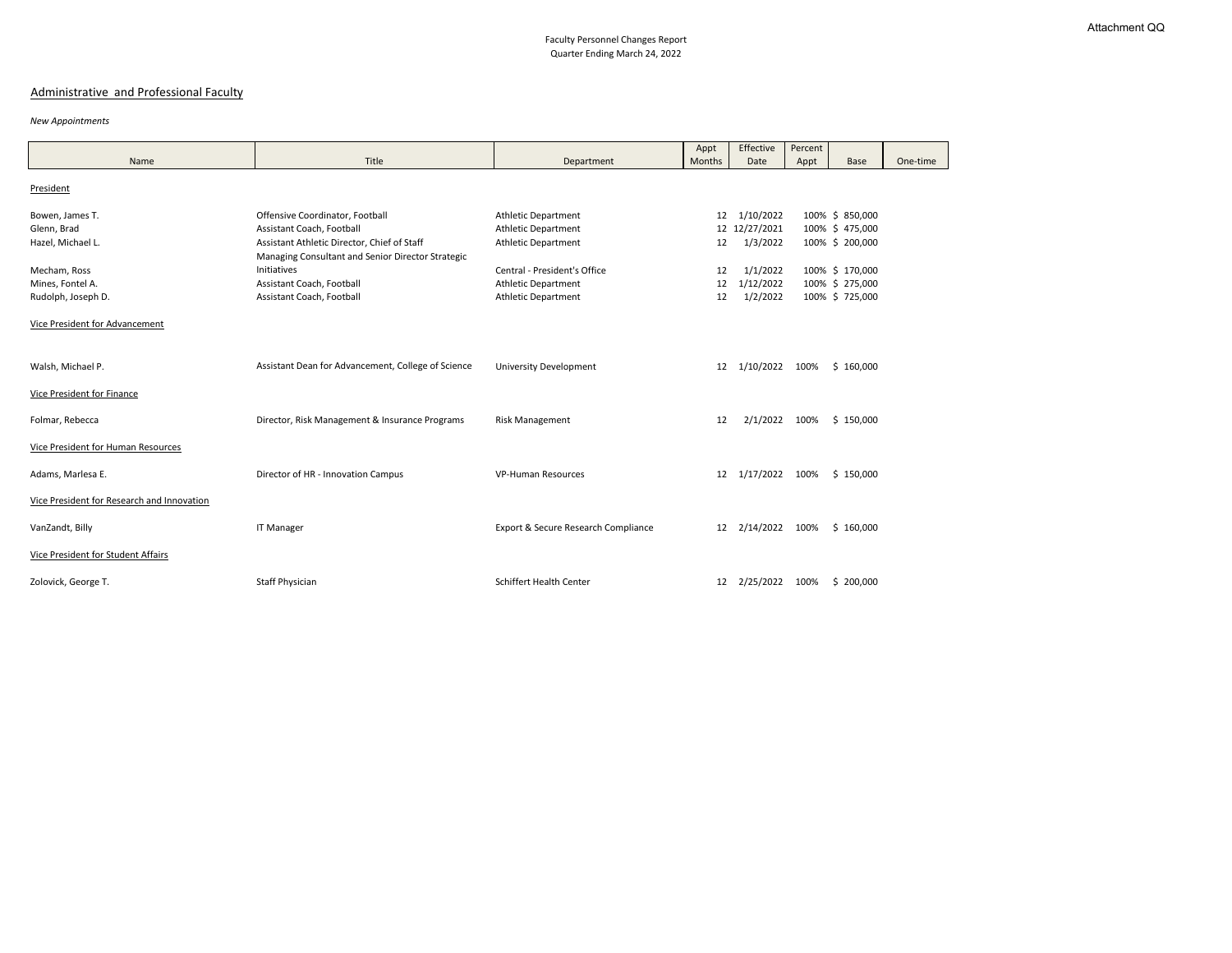# Administrative and Professional Faculty

#### *Adjustments*

|      |       |            | Appt   | Effective | Percent |  |
|------|-------|------------|--------|-----------|---------|--|
| Name | Title | Department | Months | Date      | Appt    |  |
|      |       |            |        |           |         |  |

#### **President**

| ercent |               |          |        |  |  |  |
|--------|---------------|----------|--------|--|--|--|
| Appt   | <b>Base</b>   | One-time |        |  |  |  |
|        |               |          |        |  |  |  |
|        |               |          |        |  |  |  |
|        |               |          |        |  |  |  |
|        |               |          |        |  |  |  |
|        |               |          |        |  |  |  |
| 100%   |               | \$       | 50,000 |  |  |  |
| 100%   |               | \$       | 20,000 |  |  |  |
| 100%   |               | \$       | 50,000 |  |  |  |
| 100%   |               | \$       | 7,500  |  |  |  |
| 100%   |               | \$       | 750    |  |  |  |
| 100%   |               | \$       | 2,009  |  |  |  |
| 100%   | 170,000<br>\$ | \$       |        |  |  |  |
| 100%   |               | \$       | 10,000 |  |  |  |
| 100%   |               | \$       | 500    |  |  |  |
|        |               |          |        |  |  |  |
| 100%   |               | \$       | 500    |  |  |  |
| 100%   |               | \$       | 1,500  |  |  |  |
| 100%   |               | \$       | 1,000  |  |  |  |
| 100%   |               | \$       | 35,184 |  |  |  |
| 100%   |               | \$       | 3,415  |  |  |  |
| 100%   |               | \$       | 5,000  |  |  |  |
| 100%   |               | \$       | 500    |  |  |  |
| 100%   | -             | \$       | 5,000  |  |  |  |
| 100%   |               | \$       | 750    |  |  |  |
| 100%   |               | \$       | 750    |  |  |  |
| 100%   |               | \$       | 500    |  |  |  |
|        |               |          |        |  |  |  |
| 100%   |               | \$       | 1,500  |  |  |  |
| 100%   |               | \$       | 1,500  |  |  |  |
| 100%   |               | \$       | 2,857  |  |  |  |
| 100%   |               | \$\$\$   | 1,500  |  |  |  |
| 100%   |               |          | 46,913 |  |  |  |
| 100%   |               |          | 1,000  |  |  |  |
| 100%   |               | \$       | 5,000  |  |  |  |
|        |               |          |        |  |  |  |
| 100%   |               | \$       | 1,500  |  |  |  |
| 100%   |               |          | 14,856 |  |  |  |
| 100%   |               |          | 1,000  |  |  |  |
| 100%   |               | \$\$\$\$ | 500    |  |  |  |
| 100%   |               |          | 2,913  |  |  |  |

 $\mathcal{L}_{\mathcal{A}}$ 

| Adair, Charles R.         | Head Women's Soccer Coach                                                                              | <b>Athletic Department</b> | 12 | 1/10/2022 | 100% |                          | \$<br>50,000 |
|---------------------------|--------------------------------------------------------------------------------------------------------|----------------------------|----|-----------|------|--------------------------|--------------|
| Babcock, Bradley W.       | <b>Director of Athletics</b>                                                                           | <b>Athletic Department</b> | 12 | 2/25/2022 | 100% | $\qquad \qquad -$        | \$<br>20,000 |
| Babcock, Bradley W.       | <b>Director of Athletics</b>                                                                           | <b>Athletic Department</b> | 12 | 1/10/2022 | 100% | $\overline{\phantom{a}}$ | \$<br>50,000 |
| Ballein, John A.          | <b>Executive Associate Athletics Director</b>                                                          | <b>Athletic Department</b> | 12 | 1/10/2022 | 100% |                          | 7,500        |
| Black, Alexander K.       | Director, Sports Medicine                                                                              | <b>Athletic Department</b> | 12 | 1/10/2022 | 100% |                          | 750          |
| Bost, Joshua A.           | Senior Director of Football Operations                                                                 | <b>Athletic Department</b> | 12 | 1/10/2022 | 100% |                          | 2,009        |
| Brizendine, Michael L.    | Head Men's Soccer Coach                                                                                | <b>Athletic Department</b> | 12 | 2/10/2022 | 100% | \$170,000                | \$           |
| Brizendine, Michael L.    | Head Men's Soccer Coach                                                                                | <b>Athletic Department</b> | 12 | 2/10/2022 | 100% |                          | \$<br>10,000 |
| Brown, Carter W.          | <b>Associate Director, Creative Communications</b><br>Associate Athletics Director, Digital Strategy & | <b>Athletic Department</b> | 12 | 1/10/2022 | 100% |                          | \$<br>500    |
| Bruce, Kyle J.            | Innovation                                                                                             | <b>Athletic Department</b> | 12 | 1/10/2022 | 100% |                          | \$<br>500    |
| Brugger-McSorley, Bridget | Senior Associate AD for Strategic Affairs                                                              | <b>Athletic Department</b> | 12 | 1/10/2022 | 100% |                          | \$<br>1,500  |
| Castro, James E.          | Associate Athletics Director, Production & Multimedia                                                  | <b>Athletic Department</b> | 12 | 1/10/2022 | 100% | $\overline{\phantom{a}}$ | \$<br>1,000  |
| Cornelsen, Anthony B.     | Assistant Coach, Football                                                                              | <b>Athletic Department</b> | 12 | 1/10/2022 | 100% | $\overline{\phantom{a}}$ | \$<br>35,184 |
| Crosby, Robert A.         | Senior Director, S/C, Football                                                                         | <b>Athletic Department</b> | 12 | 1/10/2022 | 100% |                          | \$<br>3,415  |
| Diethorn, Mark A.         | Director of Player Personnel for Football                                                              | <b>Athletic Department</b> | 12 | 1/10/2022 | 100% |                          | \$<br>5,000  |
| Dozier, Lance F.          | Director of Digital & Social Media Strategies                                                          | <b>Athletic Department</b> | 12 | 1/10/2022 | 100% |                          | \$<br>500    |
| Elbin, Kurt A.            | Assistant Coach, Baseball                                                                              | <b>Athletic Department</b> | 12 | 3/10/2022 | 100% | $\blacksquare$           | 5,000        |
| Frey, Eric M.             | Assistant Athletics Director, ACC Network Operations                                                   | <b>Athletic Department</b> | 12 | 1/10/2022 | 100% | $\overline{\phantom{a}}$ | 750          |
| Gavagan, Robert P.        | Director, Marketing & Fan Experience                                                                   | <b>Athletic Department</b> | 12 | 1/10/2022 | 100% | $\overline{\phantom{a}}$ | \$<br>750    |
| Gibbons, Daniel           | Director, ACC Network                                                                                  | <b>Athletic Department</b> | 12 | 1/10/2022 | 100% | $\overline{\phantom{a}}$ | \$<br>500    |
|                           | Senior Associate Athletic Director, Student-Athlete                                                    |                            |    |           |      |                          |              |
| Gilbert-Lowry, Reyna A.   | Development/SWA                                                                                        | <b>Athletic Department</b> | 12 | 1/10/2022 | 100% |                          | \$<br>1,500  |
| Goforth, Michael W.       | Associate Athletics Director, Sports Medicine - Football                                               | <b>Athletic Department</b> | 12 | 1/10/2022 | 100% |                          | \$<br>1,500  |
| Griesemer, Brett P.       | <b>Head Football Athletic Trainer</b>                                                                  | <b>Athletic Department</b> | 12 | 1/10/2022 | 100% |                          | \$<br>2,857  |
| Gwinn, Derek              | Senior Associate Athletics Director, Compliance                                                        | <b>Athletic Department</b> | 12 | 1/10/2022 | 100% |                          | \$<br>1,500  |
| Hamilton, Justin L.       | Defensive Coordinator Football                                                                         | <b>Athletic Department</b> | 12 | 1/10/2022 | 100% | $\overline{a}$           | \$<br>46,913 |
| Hamlin, Carmen R.         | Associate Athletic Director, Business & Finance                                                        | <b>Athletic Department</b> | 12 | 1/10/2022 | 100% |                          | \$<br>1,000  |
| Harris, Carly J.          | Director, Football Sports Nutrition                                                                    | <b>Athletic Department</b> | 12 | 1/10/2022 | 100% | $\qquad \qquad -$        | \$<br>5,000  |
|                           | Senior Associate Athletic Director, Administration and                                                 |                            |    |           |      |                          |              |
| Helms, Christopher L.     | <b>Sports Programs</b>                                                                                 | <b>Athletic Department</b> | 12 | 1/10/2022 | 100% |                          | \$<br>1,500  |
| Hilgart, Benjamin E.      | Assoc AD, S/C, Football                                                                                | <b>Athletic Department</b> | 12 | 1/10/2022 | 100% | $\overline{\phantom{a}}$ | \$<br>14,856 |
| Lantz, Zachary W.         | Director, Creative Media                                                                               | <b>Athletic Department</b> | 12 | 1/10/2022 | 100% | $\overline{\phantom{a}}$ | \$<br>1,000  |
| Larrick, Joshua J.        | <b>Head Spirit Coach</b>                                                                               | <b>Athletic Department</b> | 12 | 1/10/2022 | 100% | $\overline{\phantom{a}}$ | \$<br>500    |
| Lewis, Matthew E.         | Senior Director, Equipment Services                                                                    | <b>Athletic Department</b> | 12 | 1/10/2022 | 100% |                          | \$<br>2,913  |
|                           |                                                                                                        |                            |    |           |      |                          |              |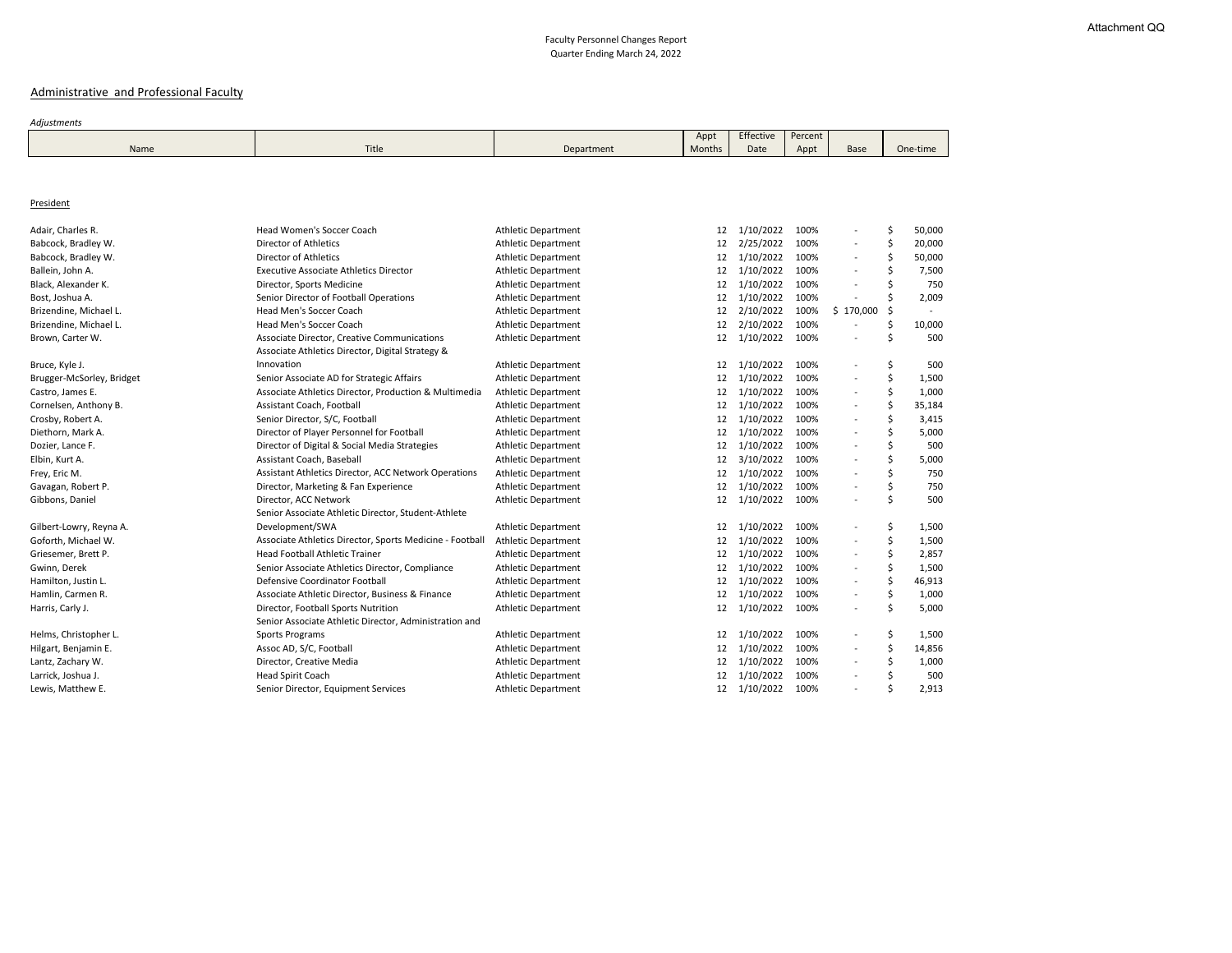# Administrative and Professional Faculty

#### *Adjustments Continued*

| ercent |             |               |
|--------|-------------|---------------|
| Appt   | <b>Base</b> | One-time      |
|        |             |               |
| 100%   |             | \$<br>500     |
| 100%   |             | \$<br>10,000  |
|        |             |               |
| 100%   |             | \$<br>1,500   |
| 100%   |             | \$<br>750     |
| 100%   |             | \$<br>875,000 |
| 100%   |             | \$<br>875,000 |
| 100%   |             | \$<br>32,839  |
| 100%   |             | \$<br>2,476   |
| 100%   |             | \$<br>31,275  |
|        |             |               |
| 100%   |             | \$<br>1,000   |
| 100%   |             | \$<br>20,329  |
|        |             |               |
| 100%   |             | \$<br>1,000   |
| 100%   |             | \$<br>750     |
|        |             |               |
| 100%   |             | \$<br>11,728  |
| 100%   |             | \$<br>750     |
| 100%   |             | \$<br>28,410  |
| 100%   |             | \$<br>21,893  |
| 100%   |             | \$<br>1,500   |
| 100%   |             | \$<br>437,500 |

|                                            |                                                          |                                      | Appt          | Effective | Percent |                          |    |          |
|--------------------------------------------|----------------------------------------------------------|--------------------------------------|---------------|-----------|---------|--------------------------|----|----------|
| Name                                       | Title                                                    | Department                           | <b>Months</b> | Date      | Appt    | <b>Base</b>              |    | One-time |
|                                            |                                                          |                                      |               |           |         |                          |    |          |
| Lewis, Shannon                             | Assistant to the Head Coach                              | <b>Athletic Department</b>           | 12            | 1/10/2022 | 100%    |                          | \$ | 500      |
| Lopez Miro, Sergio                         | Head Coach, Swimming/Diving Programs                     | <b>Athletic Department</b>           | 12            | 1/10/2022 | 100%    | $\overline{\phantom{a}}$ | \$ | 10,000   |
|                                            | Associate Athletics Director, Strategic Communications,  |                                      |               |           |         |                          |    |          |
| Moris, Peter J.                            | Football                                                 | <b>Athletic Department</b>           | 12            | 1/10/2022 | 100%    | $\overline{\phantom{a}}$ | \$ | 1,500    |
| Onyon, Alyson B.                           | Senior Director, Sports Nutrition                        | <b>Athletic Department</b>           | 12            | 1/10/2022 | 100%    | $\overline{\phantom{a}}$ | Ś  | 750      |
| Pry, Brenton J.                            | Head Coach, Football                                     | <b>Athletic Department</b>           | 12            | 1/10/2022 | 100%    | $\overline{\phantom{a}}$ |    | 875,000  |
| Pry, Brenton J.                            | Head Coach, Football                                     | <b>Athletic Department</b>           | 12            | 3/10/2022 | 100%    | $\overline{\phantom{a}}$ | S  | 875,000  |
| Shibest, James J.                          | Assistant Coach, Football                                | <b>Athletic Department</b>           | 12            | 1/10/2022 | 100%    | $\overline{\phantom{a}}$ |    | 32,839   |
| Shuman, John R.                            | Director, S/C Football                                   | <b>Athletic Department</b>           | 12            | 1/10/2022 | 100%    | $\overline{\phantom{a}}$ |    | 2,476    |
| Teerlinck, William J.                      | Assistant Coach, Football                                | <b>Athletic Department</b>           | 12            | 1/10/2022 | 100%    | $\overline{\phantom{a}}$ | \$ | 31,275   |
|                                            | Associate Athletics Director, Facility Maintenance and   |                                      |               |           |         |                          |    |          |
| Underwood, Casey W.                        | Capital Projects                                         | <b>Athletic Department</b>           | 12            | 1/10/2022 | 100%    |                          | \$ | 1,000    |
| Vice, Vance R.                             | Assistant Coach, Football                                | <b>Athletic Department</b>           | 12            | 1/10/2022 | 100%    | $\overline{\phantom{a}}$ | \$ | 20,329   |
|                                            | Associate Athletics Director, Technology Integration &   |                                      |               |           |         |                          |    |          |
| Walls, Brian C.                            | <b>Strategic Initiatives</b>                             | <b>Athletic Department</b>           | 12            | 1/10/2022 | 100%    |                          | \$ | 1,000    |
| Whidden, Jacqueline C.                     | Associate Athletics Director, Brand Advancement          | <b>Athletic Department</b>           | 12            | 1/10/2022 | 100%    | $\overline{\phantom{a}}$ | \$ | 750      |
|                                            | Senior Associate Athletic Director, Student-Athlete      |                                      |               |           |         |                          |    |          |
| White, Daniel M.                           | Services / University Affairs                            | <b>Athletic Department</b>           | 12            | 1/10/2022 | 100%    | $\overline{\phantom{a}}$ | \$ | 11,728   |
| Whittaker, Alison S.                       | Director / Compliance, Admissions, and Housing           | <b>Athletic Department</b>           | 12            | 1/10/2022 | 100%    | $\overline{\phantom{a}}$ | \$ | 750      |
| Williams, Jafar S.                         | Assistant Coach, Football                                | <b>Athletic Department</b>           | 12            | 2/25/2022 | 100%    | $\overline{\phantom{a}}$ | \$ | 28,410   |
| Williams, Jafar S.                         | Assistant Coach, Football                                | <b>Athletic Department</b>           | 12            | 1/10/2022 | 100%    |                          |    | 21,893   |
| Wurthman, Bradley J.                       | Senior Associate Athletics Director, External Operations | <b>Athletic Department</b>           | 12            | 1/10/2022 | 100%    |                          |    | 1,500    |
| Young, Michael K.                          | Men's Basketball Head Coach                              | <b>Athletic Department</b>           | 12            | 2/25/2022 | 100%    | $\overline{\phantom{a}}$ | \$ | 437,500  |
| Vice President for Research and Innovation |                                                          |                                      |               |           |         |                          |    |          |
|                                            | Senior Associate Vice President for Research and         | Research/Interdisciplinary Program - |               |           |         |                          |    |          |
| Heflin, James R.                           | Innovation                                               | Administration                       | 12            | 1/10/2022 | 100%    | $$230,000$ \$            |    |          |